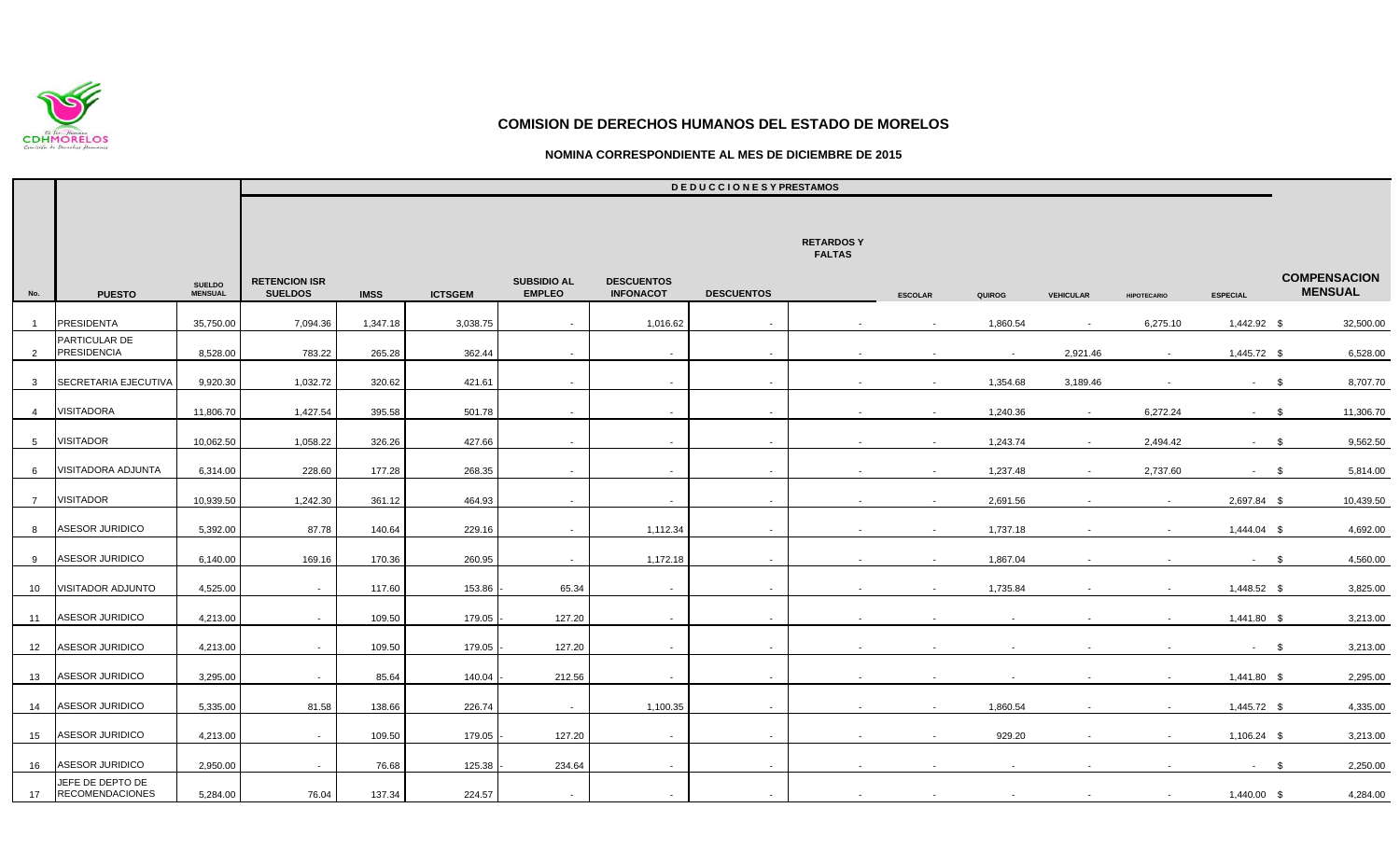

### **NOMINA CORRESPONDIENTE AL MES DE DICIEMBRE DE 2015**

|     |                                          |                                 |                                        |             |                |                                     |                                       | <b>DEDUCCIONESYPRESTAMOS</b> |                                   |                          |          |                  |                    |                 |                                       |
|-----|------------------------------------------|---------------------------------|----------------------------------------|-------------|----------------|-------------------------------------|---------------------------------------|------------------------------|-----------------------------------|--------------------------|----------|------------------|--------------------|-----------------|---------------------------------------|
|     |                                          |                                 |                                        |             |                |                                     |                                       |                              | <b>RETARDOSY</b><br><b>FALTAS</b> |                          |          |                  |                    |                 |                                       |
| No. | <b>PUESTO</b>                            | <b>SUELDO</b><br><b>MENSUAL</b> | <b>RETENCION ISR</b><br><b>SUELDOS</b> | <b>IMSS</b> | <b>ICTSGEM</b> | <b>SUBSIDIO AL</b><br><b>EMPLEO</b> | <b>DESCUENTOS</b><br><b>INFONACOT</b> | <b>DESCUENTOS</b>            |                                   | <b>ESCOLAR</b>           | QUIROG   | <b>VEHICULAR</b> | <b>HIPOTECARIO</b> | <b>ESPECIAL</b> | <b>COMPENSACION</b><br><b>MENSUAL</b> |
| 18  | SUBDIRECTORA DE R.H                      | 10,235.00                       | 1,091.82                               | 333.12      | 434.99         | $\sim$                              | 1,723.04                              | $\sim$                       |                                   | $\sim$                   | 1,860.54 | 2,191.10         |                    | 1,445.16 \$     | 4,821.00                              |
| 19  | <b>DIRECTOR DE</b><br>ADMINISTRACION     | 12,730.00                       | 1,624.74                               | 432.28      | 541.03         | $\sim$                              | 2,417.13                              | $\sim$                       |                                   | $\sim$                   | 1,300.86 |                  |                    | $1,441.24$ \$   | 11,730.00                             |
| 20  | JEFE DE DEPTO DE<br>CONTABILIDAD         | 6,100.00                        | 164.82                                 | 168.78      | 259.25         | $\sim$                              | 1,052.10                              | $\sim$                       |                                   | $\sim$                   | 682.20   | 3,704.44         |                    | $\sim 100$      | 5,100.00<br>- \$                      |
| 21  | NOTIFICADOR                              | 4,580.00                        | $\sim$                                 | 121.72      | 194.66         | 59.36                               | $\sim$                                | $\sim$                       |                                   |                          | $\sim$   | 3,345.32         |                    | $-5$            | 4,080.00                              |
| 22  | AUXILIAR<br>ADMINISTRATIVO               | 4,750.00                        | $\sim$                                 | 126.62      | 201.88         | 12.06                               | 591.04                                | $\sim$                       | $\sim$                            | $\sim$                   | 682.20   |                  |                    | $-5$            | 3,492.00                              |
| 23  | OFICIAL DE PARTES                        | 3,913.00                        | $\sim$                                 | 104.26      | 166.30         | 149.00                              | 662.82                                | $\sim$                       | $\sim$                            | $\sim$                   | 1,239.88 |                  | $\sim$             | 1,446.84 \$     | 3,213.00                              |
| 24  | <b>COMUNICACIÓN SOCIAL</b>               | 3,913.00                        | $\sim$                                 | 104.24      | 166.30         | 149.00                              | 662.82                                | $\sim$                       | $\sim$                            | $\sim$                   | 808.74   |                  | $\sim$             | 1,449.08 \$     | 3,213.00                              |
| 25  | <b>AUXILIAR</b><br><b>ADMINISTRATIVO</b> | 3,295.00                        | $\sim$                                 | 85.64       | 140.04         | 212.56                              | 346.00                                | $\sim$                       | $\sim$                            | $\sim$                   | 435.14   | $\sim$           | $\sim$             | 1,444.72 \$     | 2,295.00                              |
| 26  | AUXILIAR<br>ADMINISTRATIVO               | 3,295.00                        | $\sim$                                 | 87.82       | 140.04         | 212.56                              | 473.46                                | $\sim$                       |                                   | $\sim$                   | 1,177.88 |                  |                    | 1,441.80 \$     | 2,295.00                              |
| 27  | SUBDIRECTORA DE<br>CAPACITACION          | 8,120.00                        | 717.38                                 | 249.06      | 345.10         | $\sim$                              | $\sim$                                | $\sim$                       |                                   | $\sim$                   | 1,010.50 | 2,975.26         | $\sim$             | 1,446.84 \$     | 6,120.00                              |
| 28  | CAPACITADOR                              | 4,723.00                        | $\sim$                                 | 122.76      | 200.73         | 15.00                               | $\sim$                                | $\sim$                       |                                   | $\sim$                   | 1,301.38 |                  |                    | $1,440.12$ \$   | 3,723.00                              |
| 29  | CAPACITADOR                              | 4,723.00                        | $\sim$                                 | 122.76      | 200.72         | 15.00                               | $\sim$                                | $\sim$                       | $\sim$                            | $\overline{\phantom{a}}$ | 1,610.60 |                  |                    | 1,445.72 \$     | 3,723.00                              |
| 30  | CAPACITADOR                              | 4,213.00                        | $\sim$                                 | 109.50      | 179.06         | 127.20                              |                                       | $\sim$                       |                                   |                          | 1,548.66 |                  |                    | 1,447.96 \$     | 3,213.00                              |
| 31  | <b>CAPACITADOR</b>                       | 3,700.00                        | $\sim$                                 | 96.16       | 157.26         | 162.64                              | $\sim$                                | $\sim$                       |                                   |                          | $\sim$   |                  |                    | 1,442.36 \$     | 3,000.00                              |
| 32  | <b>CAPACITADOR</b>                       | 2,950.00                        | $\sim$                                 | 76.68       | 125.38         | 234.64                              | $\sim$                                | $\sim$                       |                                   |                          |          |                  |                    | 1,447.40 \$     | 2,250.00                              |
| 33  | AUXILIAR<br><b>ADMINISTRATIVO</b>        | 2,950.00                        | $\sim$                                 | 76.68       | 125.38         | 234.64                              | $\sim$                                | $\sim$                       | $\sim$                            | $\sim$                   | $\sim$   |                  |                    | $-5$            | 2,250.00                              |
| 34  | AUXILIAR<br><b>ADMINISTRATIVO</b>        | 4,580.00                        | $\sim$                                 | 119.04      | 194.65         | 59.36                               | $\sim$                                | $\sim$                       | $\sim$                            | $\sim$                   | 1,868.50 | $\sim$           | $\sim$             | 1,442.92 \$     | 4,080.00                              |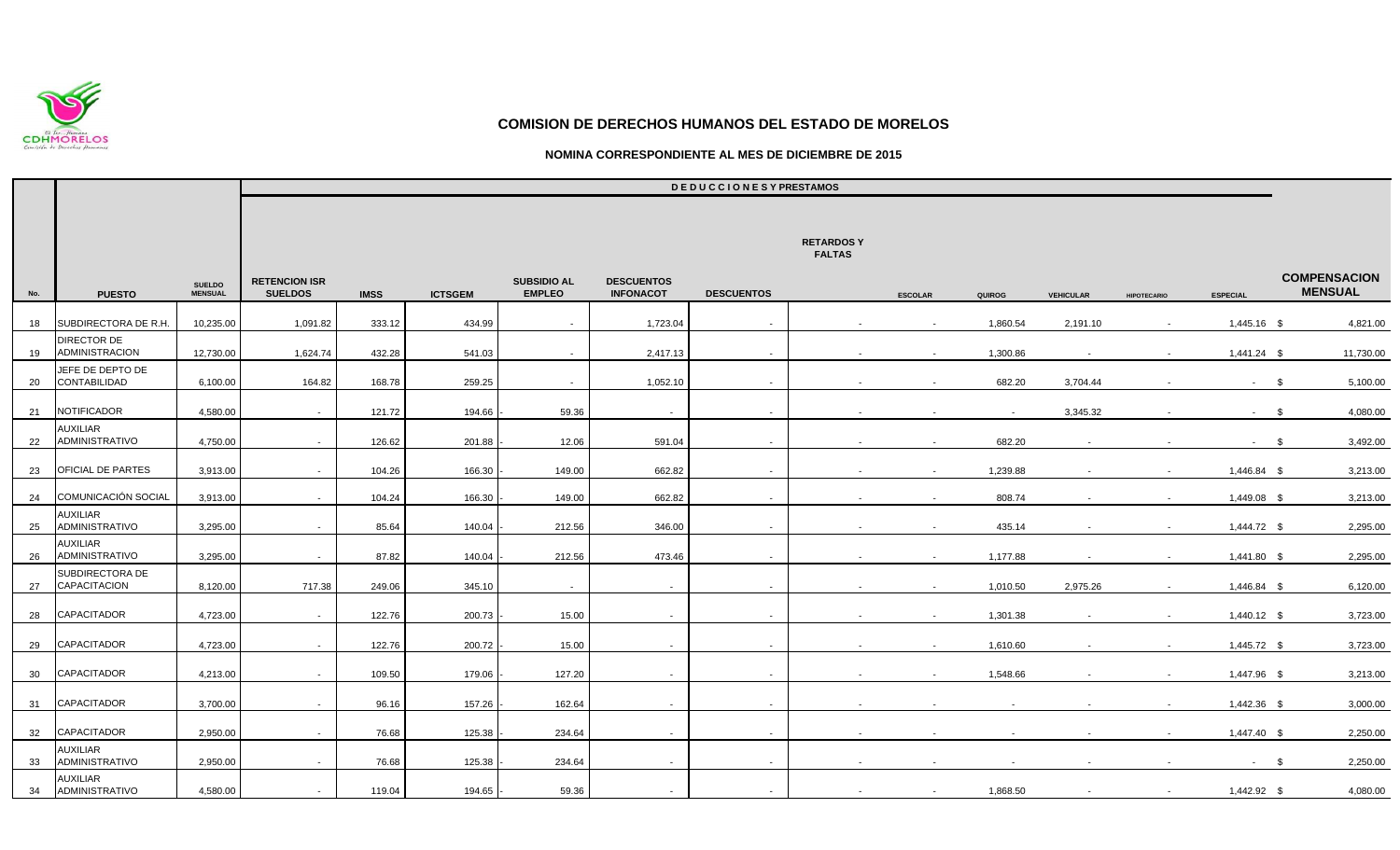

### **NOMINA CORRESPONDIENTE AL MES DE DICIEMBRE DE 2015**

|     |                                              |                                 | <b>DEDUCCIONESYPRESTAMOS</b>           |             |                |                                     |                                       |                   |                                   |                          |          |                  |                    |                 |                                       |
|-----|----------------------------------------------|---------------------------------|----------------------------------------|-------------|----------------|-------------------------------------|---------------------------------------|-------------------|-----------------------------------|--------------------------|----------|------------------|--------------------|-----------------|---------------------------------------|
|     |                                              |                                 |                                        |             |                |                                     |                                       |                   | <b>RETARDOSY</b><br><b>FALTAS</b> |                          |          |                  |                    |                 |                                       |
| No. | <b>PUESTO</b>                                | <b>SUELDO</b><br><b>MENSUAL</b> | <b>RETENCION ISR</b><br><b>SUELDOS</b> | <b>IMSS</b> | <b>ICTSGEM</b> | <b>SUBSIDIO AL</b><br><b>EMPLEO</b> | <b>DESCUENTOS</b><br><b>INFONACOT</b> | <b>DESCUENTOS</b> |                                   | <b>ESCOLAR</b>           | QUIROG   | <b>VEHICULAR</b> | <b>HIPOTECARIO</b> | <b>ESPECIAL</b> | <b>COMPENSACION</b><br><b>MENSUAL</b> |
| 35  | SUBDIRECTOR DE<br><b>INFORMACION PUBLICA</b> | 8,420.30                        | 765.42                                 | 261.00      | 357.86         | $\sim$                              | 1,219.33                              | $\sim$            |                                   | $\sim$                   | 1,735.84 |                  |                    | $1,441.24$ \$   | 7,920.30                              |
| 36  | <b>CAPACITADOR</b>                           | 4,050.00                        | $\sim$                                 | 105.26      | 172.12         | 140.24                              | $\sim$                                | $\sim$            | $\sim$                            | $\overline{\phantom{a}}$ |          |                  |                    | 1,442.92 \$     | 3,550.00                              |
| 37  | <b>CAPACITADOR</b>                           | 3,295.00                        | $\sim$                                 | 87.82       | 140.04         | 212.56                              | 322.97                                | $\sim$ $-$        | $\sim$                            | $\sim$                   | 991.90   |                  |                    | 1,442.36 \$     | 1,905.00                              |
| 38  | VISITADOR ADJUNTO                            | 4,509.00                        | $\sim$                                 | 117.20      | 191.63         | 67.08                               | $\sim$                                | $\sim$            | $\sim$                            | $\sim$                   | 1,116.32 |                  |                    | $-$ \$          | 3,937.00                              |
| 39  | ASESOR JURIDICO                              | 4,723.00                        | $\sim$                                 | 122.76      | 200.72         | 15.00                               | $\sim$                                | $\sim$            | $\sim$                            | $\sim$                   | 1,057.58 |                  |                    | 937.54 \$       | 3,723.00                              |
| 40  | ASESOR JURIDICO                              | 4,723.00                        | $\sim$                                 | 122.76      | 200.72         | 15.00                               | $\sim$                                | 1,000.00          | $\sim$                            | $\sim$                   | 1,059.22 |                  |                    | $\sim 100$      | 3,723.00<br>\$                        |
| 41  | AUXILIAR<br>ADMINISTRATIVO                   | 3,965.00                        | $\sim$                                 | 103.06      | 168.51         | 145.68                              | $\sim$                                | $\sim$            |                                   |                          |          |                  |                    | $-$ \$          | 2,961.00                              |
| 42  | <b>INTENDENCIA</b>                           | 2,540.00                        | $\sim$                                 | 66.02       | 107.95         | 260.88                              | $\sim$                                | $\sim$            | $\sim$                            | $\sim$                   | 619.70   |                  |                    | $-$ \$          | 2,040.00                              |
| 43  | VISITADORA                                   | 8,420.50                        | 765.46                                 | 261.00      | 357.88         | $\sim$                              | $\sim$                                | $\sim$            | $\sim$                            | $\sim$                   | 1,243.26 |                  |                    | $\sim 100$      | 7,920.30<br>- \$                      |
| 44  | <b>VISITADOR</b>                             | 7,314.00                        | 588.42                                 | 217.02      | 310.85         | $\sim$                              | $\sim$                                | $\sim$            | $\sim$                            |                          |          |                  | 4,235.08           | 721.18 \$       | 5,814.00                              |
| 45  | <b>ASESOR JURIDICO</b>                       | 3,550.00                        | $\sim$                                 | 92.26       | 150.88         | 172.24                              | $\sim$                                | $\sim$            | $\sim$                            |                          |          |                  |                    | $-$ \$          | 2,550.00                              |
| 46  | ASESOR JURIDICO                              | 3,295.00                        | $\sim$                                 | 85.64       | 140.04         | 212.56                              | $\sim$                                | $\sim$            | $\sim$                            | $\sim$                   | $\sim$   |                  |                    | $-$ \$          | 1,905.00                              |
| 47  | <b>INTENDENCIA</b>                           | 2,540.00                        | $\sim$                                 | 66.20       | 107.95         | 260.88                              | $\sim$                                | $\sim$            | $\sim$                            | $\sim$                   | 620.42   |                  |                    | 1,440.12 \$     | 2,040.00                              |
| 48  | <b>VISITADOR</b>                             | 7,640.00                        | 640.58                                 | 229.98      | 324.70         | $\sim$                              | $\sim$                                | $\sim$            | $\sim$                            | $\sim$                   | 1,234.64 | $\sim$           | 3,915.06           | $-$ \$          | 7,140.00                              |
| 49  | ASESOR JURIDICO                              | 4,213.00                        | $\sim$                                 | 109.50      | 179.05         | 127.20                              | $\sim$                                | $\sim$            | $\sim$                            | $\sim$                   | 804.68   |                  |                    | $\sim 100$      | 3,213.00<br>- \$                      |
| 50  | ASESOR JURIDICO                              | 3,250.00                        | $\sim$                                 | 84.46       | 138.13         | 215.44                              | $\sim$                                | $\sim$            | $\sim$                            |                          |          |                  |                    | $-$ \$          | 2,550.00                              |
| 51  | <b>COMUNICACIÓN SOCIAL</b>                   | 3,913.00                        | $\sim$                                 | 104.24      | 166.30         | 149.00                              | $\sim$ $-$                            | $\sim$ $-$        | $\sim$                            |                          |          |                  |                    | $-$ \$          | 3,213.00                              |